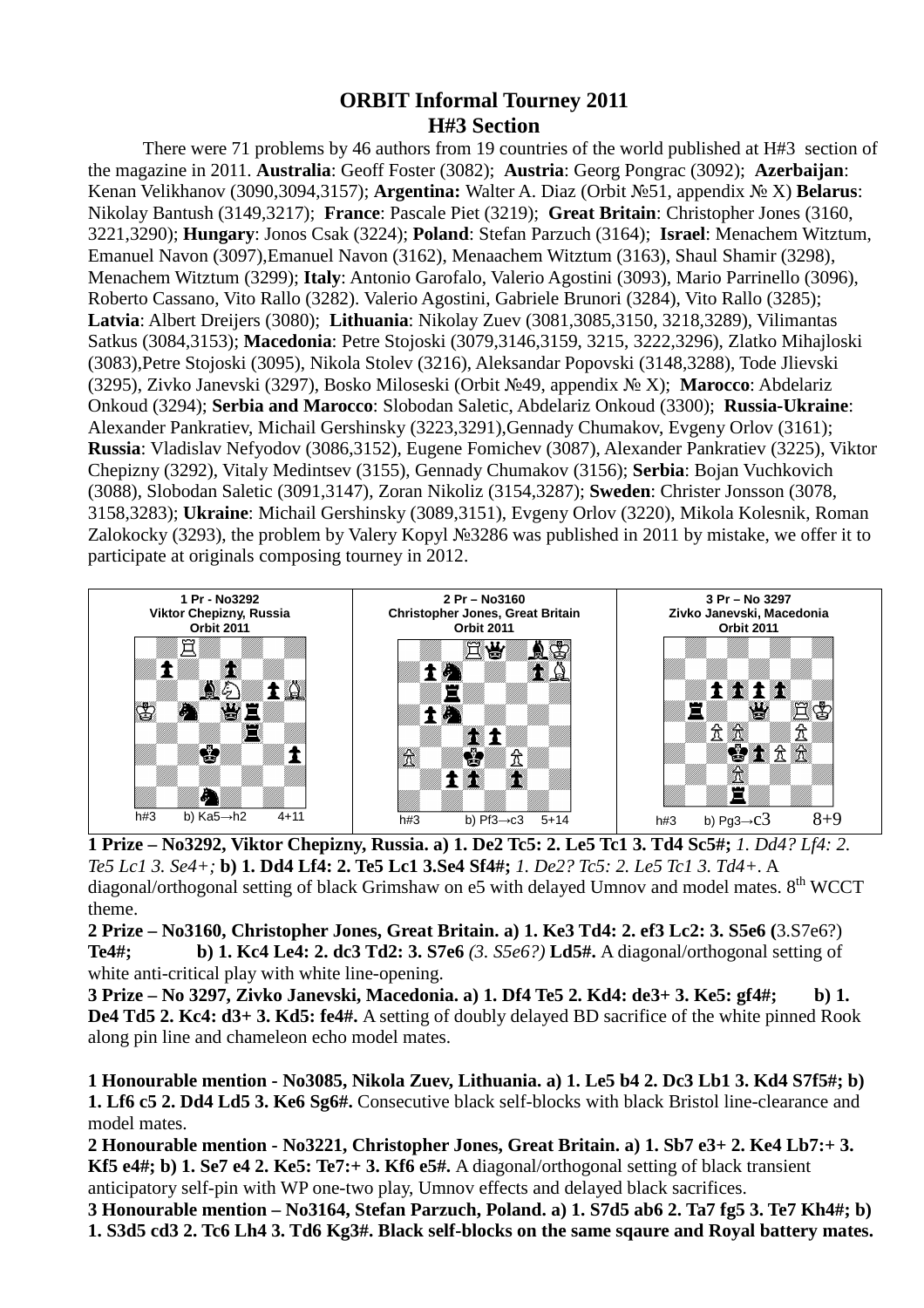

**4 Honourable mention – No3161, Evgeny Orlov&Gennady Chumakov, Ukraine&Russia. a) 1. Sf3**  *(1. Sg6+?)* **Sb2** *(1.- Se3:+?)* **2. Sg5 Sc4: 3. Sh5+ Se5#; b) 1. Sh7** *(1. Se4?)* **Sc3** *(1.- Sf2+?)* **2. Sg5 Se4: 3. Sef3+ Sf6#.** Capture of a black Pawn to set up pin-mate.

**5 Honourable mention – No3162, Emanuel Navon, Israel. a) 1. Tb5 Sd5 2. Le5 Le7:** *(2.- Le3?)* **3. Sf4**  *(~Le3?)* **3. Sf4** *(~?)* **Se3#; b) 1. Sd5 Ld4 (***1. - Le7:?)* **2. Tee5** *(~e 3. e5?)* **Se4 3. e6 Sd6#.** A

diagonal/orthogonal setting of consecutive black/white black line-opening and black interference of just vacated squares.

**6 Honourable mention – No3158, Christer Jonsson, Sweden. I. 1. Tc4 Se6** *(1. - Sf6?)* **2. Ke4 Sd4 3. Df4 d3#; II. 1. Lc4 Sf6** (*1. - Se6?)* **2. Ke5 Sh5 3. Df5 d4#.** Black Grimshaw and white Pawn one-two play.



**7 Honourable mention - No3093, Antonio Garofalo&Valerio Agostini, Italy. a) 1. Kd7 Ke3 2. Ke6 Te2 3. Ld7 Kd3:#; b) 1. Kc5: Kf4 2. Kd4 Tg4 3. Lc5 Kf5:#.** White direct Royal battery creation and black self-block.

**8 Honourable mention - No3089, Michail Gershinsky, Ukraine. I. 1. Td2 Te7+ 2. T2d5 Te6 3. Td3 Te4#; II. 1. Kb3 Td7+ 2. Tc4 Td5 3.Ta4 Tb5:#; III. 1. Dd3 Tf6:+ 2. Lf7 Tf7: 3. Tc3 Tf4#.** Triple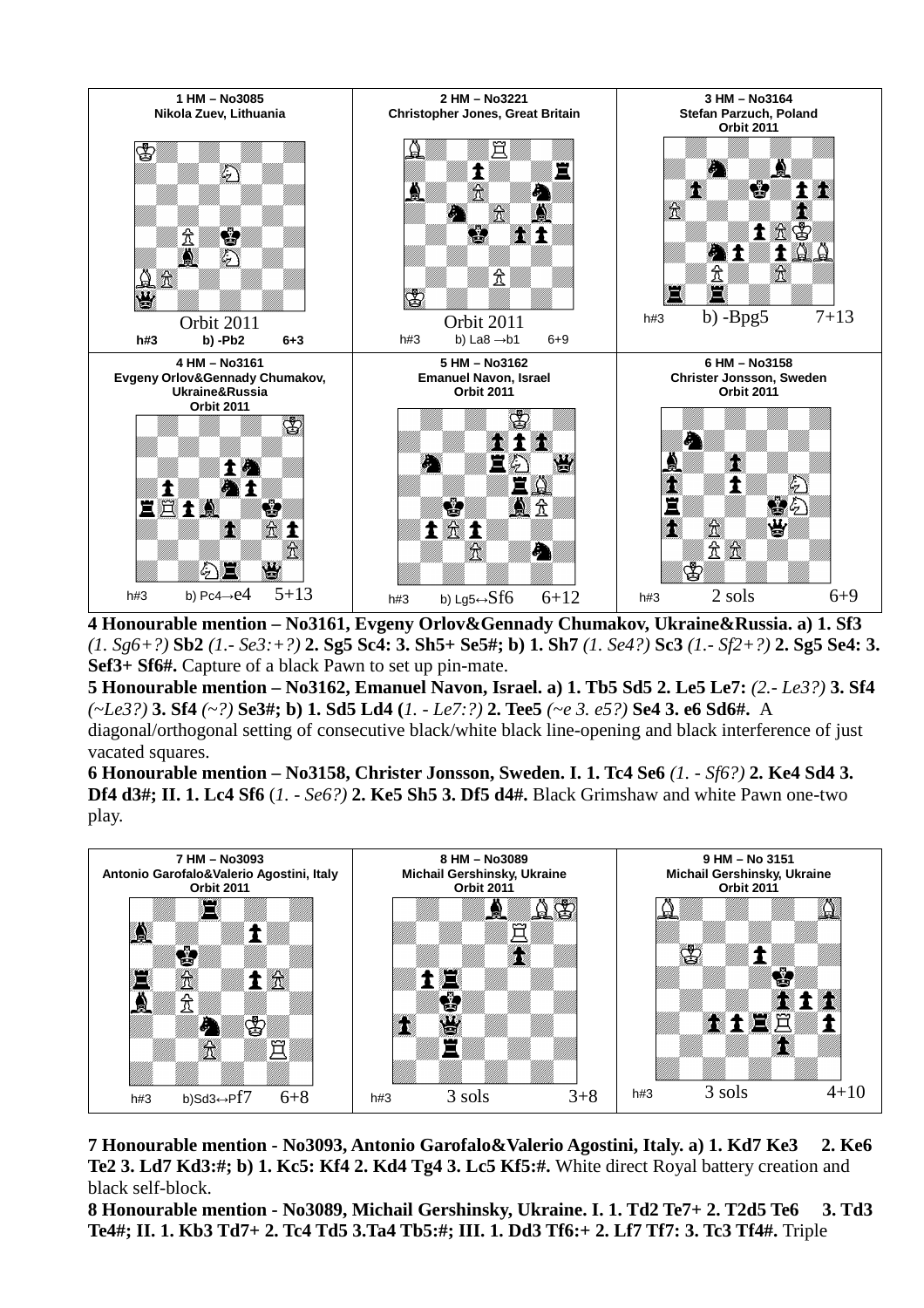setting of the white battery transformation along the same line in an economical Meredith position. **9 Honourable mention – No 3151, Michail Gershinsky, Ukraine. I. 1. - Tf4:+ 2. Kf4: Le4 3. Kg3 Le5#; II. 1.- Le4+ 2. Ke4: Tf4:+ 3. Kd5 Td4#; III. 1. - Le5 2. Ke5: Te3:+ 3. Kd4 Te4#.** White



**Spec. HM - No3084,Vilmantas Satkus, Lithuania. a) 1. Sgf3:!** *(1.Sdf3:?)* **Tg5 2. Sf5 Ld4 3. Ld5nTg4#; b) 1. Sdf3:!** *(1.Sgf3:?)* **Tc5 2. Kd4 Lg3 3. Le4 Lf2#.** Brunon theme (the black key move captures the same white piece in all phases) with dual avoidance and changed following effect: Umnov in a) and FML in b).

Commendation without order:

**Commendation - No3086, Vladislav Nefedov, Russia. a)1.Td8 T:d8 2.Ld7 Ld3+ 3.Kd5 T:d7#; b)1.Lh7 L:h7: 2.Tg6 Td3+ 3.Ke4 L:g6#** Maslar, reciprocally changed function of white and black T+B, model mates and mixed Bristol line-clearance.

**Commendation - No3087, Eugene Fomichev, Russia. I. 1. Da4 b5 2. Kb4 Tb1+ 3. Ka5 Ld8#; II. 1. Df6 d5 2. Kd4 Td1+ 3. Ke5 Lg3#.** Distant self-block and white play along the pin-line.



**Commendation - No3088 Bojan Vuchkovich, Serbia. I. 1. Kf4 Sb1 2. ab1L Ke6 3. Le4 Ld2#; II. 1. Kd4 Le1 2. fe1T Kd6 3. Te4 Sc2#.** Zilahi with black promotion and self-block on the same square by the promoted pieces.

**Commendation - No3090, Kenan Velikhanov, Azerbaijan. a) 1. Sb5 Td4 2. cd4 cb5 3. Kd5 Lb3#; b) 1. f4 Tf3 2. Kf4 Le4: 3. Ke4: Tf4:#.** Presentation of Zilahi with non harmonious play.

**Commendation - No3092, Georg Pongrac, Austria. a) 1. Ke4 Le3: 2. Kf3 Lf4 3. Lf2 Ld5#; b) 1. Kc3 Ld3: 2. Kb4: Lc4 3. Tc3 Ld6#.** A setting of annihilation capture of a black piece with white switchback and chameleon echo model mates.

| Com - No3096 | Com - No3153 | - No3157<br>Com |
|--------------|--------------|-----------------|
|--------------|--------------|-----------------|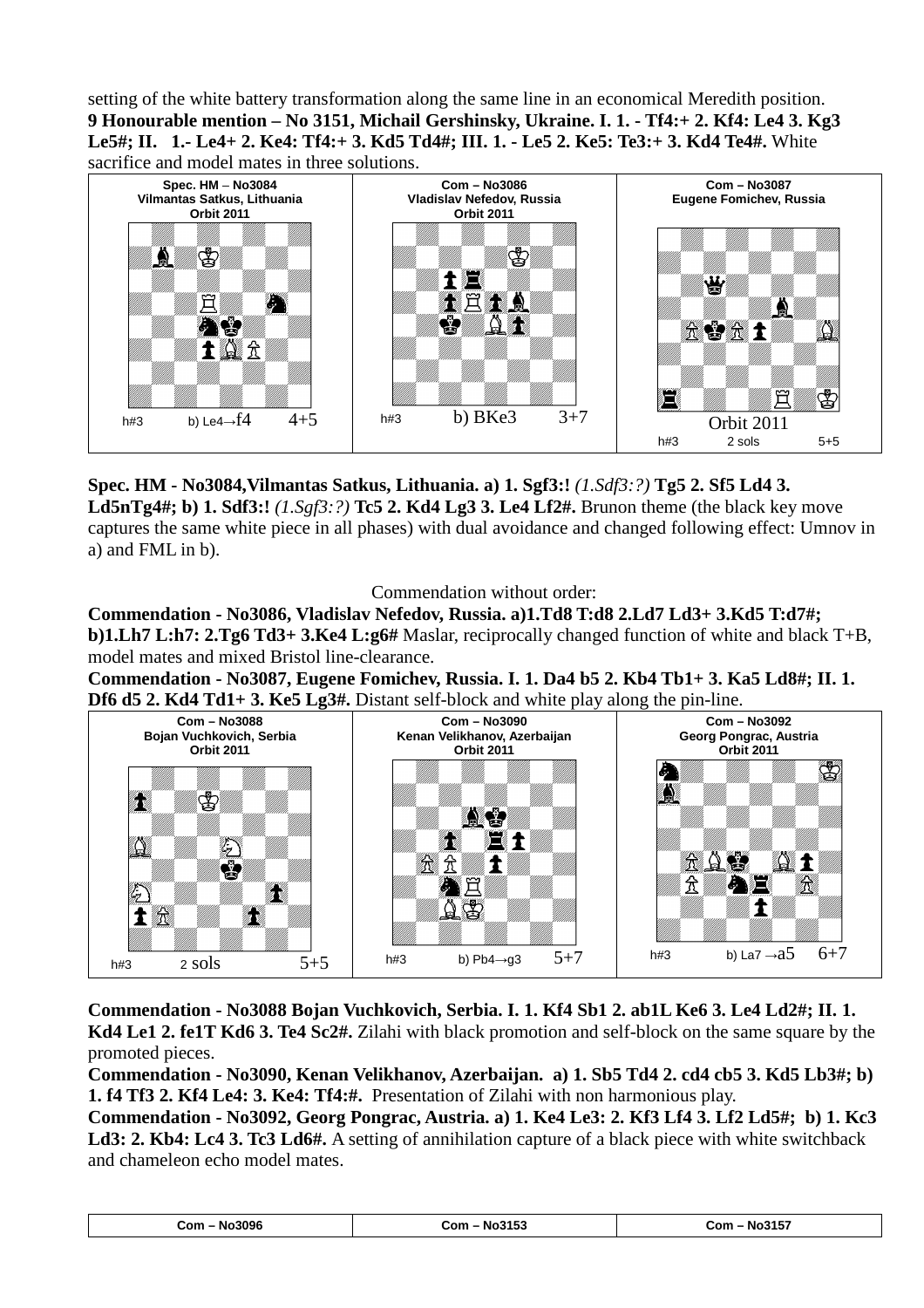

**Commendation - No3096, Mario Parrinello, Italy. I. 1. hg2 Ta1 2. g1S Tc1 3. Sh3 Tc7#; II. 1. ba2 g4 2. a1S g5 3. Sb3 gf6#.** Zilahi theme with black minor promotions and tempo move.

**Commendation – No3153, Vilimantas Satkus, Lithuania. I. 1. Ta5 ba5 2. Td5 Ld6 3. Ld7 Tb6#; II. 1. Tc5 bc5 2. Kd7 c6+ 3. Ke8 Tb8#; III. 1. Kb6 b5 2. Tb5: Lc5+ 3. Ka5 Ta3#.** Theme "upper" Albino: a white pawn standing above the second rank plays three different moves.

**Commendation – No3157, Kenan Velikhanov, Azerbaijan. a) 1. Dd5 Se4 2. fe4 Th3 3. Te5 bc3#; b) Lh5 b4 2. cb4 Td6 3. Kc5 Se4#. Zilahi with simple play.** 

**Commendation – No3159, Petre Stojoski, Macedonia. I. 1. Kd5 La4 2. Ke4 Lc6+ 3. Sd5 Tg4#; II. 1. Kb7 Tg1 2. Ka8 Lf3: 3. Tcb7 Ta1#; III. 1. Kd7 Th3 2. Ke8 La4 3. Sd7 Th8#.** Complex pin with pinmate.

**Commendation - No3223, Alexander Pankratiev&Michail Gershinsky, Russia&Ukraine. a) 1. Sb4: Te8 2. Kd5 e3 3. Dd6** *(3. Sd6?)* **e4#; b) 1. Te5: Sa6 2. Kd5 ef3 3. Sd6** *(3. Dd6?)* **Sc7#.** A combination of self-block on the king's initial square with capture of white pieces.

**Commendation - No3224, Janos Csak, Hungary. I. 1. Sd2 Le5 2. c4 Sf2:+(A) 3. Ke3 Ld4# (B); II. 1. Td2 Lf2: 2. Td5 Ld4(B) 3. Sf2 Sf2:# (A); III. 1. Te6 Lc5: 2. Sd6 Sf6:+ (C) 3. Ke5 Ld4# (A); IV. 1. Td6 Lf6: 2. Td3 Ld4 (A) 3. Lf6 Sf6:# (C).** A setting of fourfold switchback by the Wld4 in two pairs of thematically connected solutions with reciprocal white  $2<sup>nd</sup>$  and  $3<sup>rd</sup>$  moves.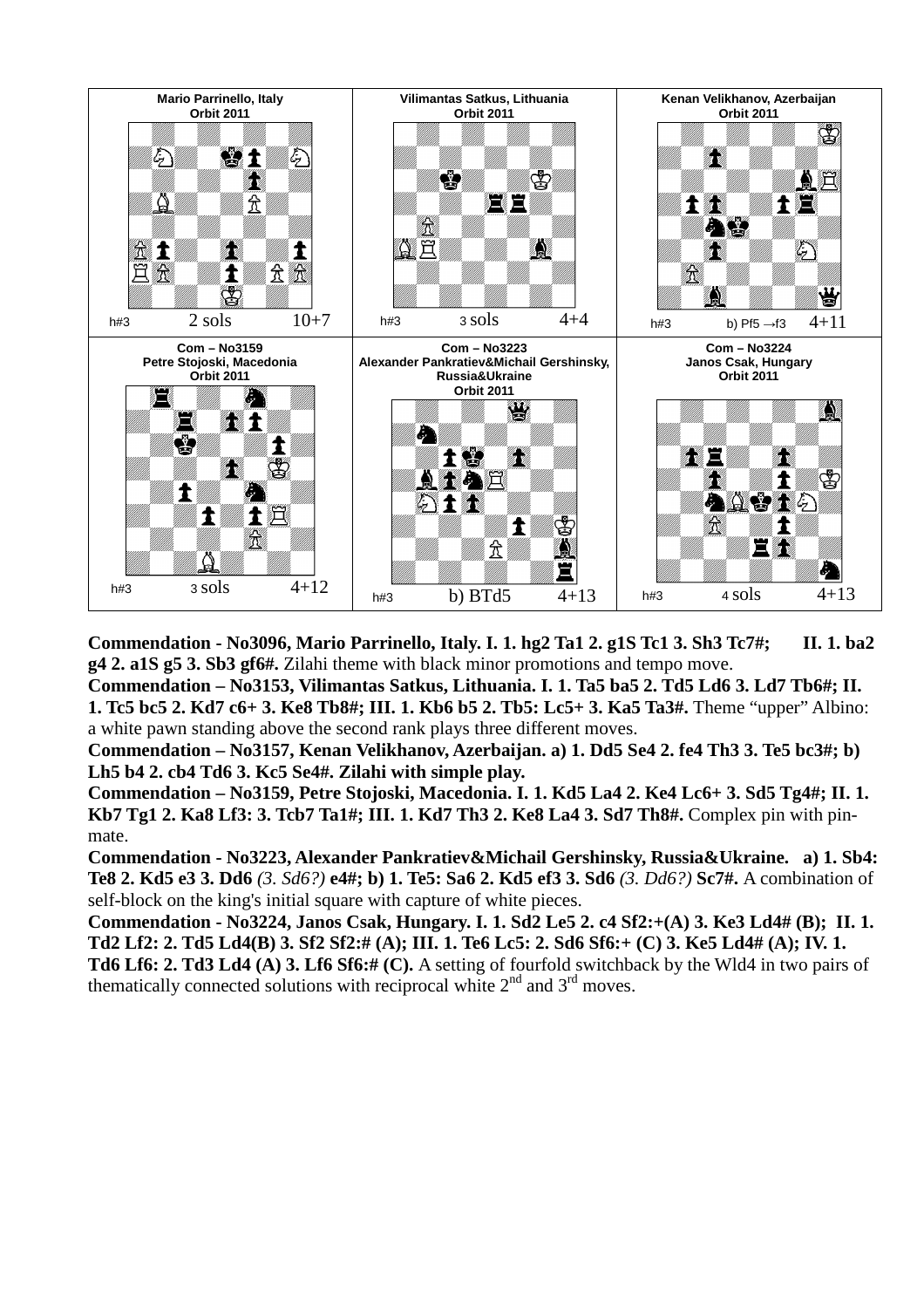

**Commendation – No3288, Aleksandar Popovski, Macedonia. a) 1. Se3 fe3 2. Lf5+ Kc6 3. Se6 Sd7#; b) 1. Lc6+ Kd8 2. Sd5 f4+ 3. Kd6 Se4#.** An economical Meredith setting of black consecutive self-blocks and echo ideal mates.

**Commendation – No3289, Nikolay Zuev, Lithuania. a) 1. Tf3 d3 2. Ld2 Tg4+ 3.Ke3 Te4#; b) 1. Le3 f4 2. Tg5 Tc2 3. Td5 Tc4#.** Self-blocks in Meredith.

**Commendation – No3291, Alexander Pankratiev & Michail Gershinsky, Russia&Ukraine. I. 1.Ke4 e3 2. Le6 Lc6:+ 3. Ld5 Ld5:#; II. 1. Kc5 Kc3 2. Td6 Tf5:+ 3. Td5 Td5:#; III. 1. Kd4 Lc6: 2. Ld3 ed3 3. Te3 Td5#; IV. 1. Se3 Tf5:+ 2. Kd4 Te5 3. Tc5 Te4#; V. 1. Ke5 e4 2. Te6 Kc3 3. Dd6 Tf5:#.** Unpin of the white Rook in five different ways with different black and white play.



**Commendation - No3094, Kenan Velikhanov, Azerbaijan. I. 1. Se7 Lc6 2. Le5** *(2. Kd6?)* **d4 3. Kd6 fe5#; II. 1. De4 f3 2. Sd4** *(2. Kd5?)* **Tc6+ 3. Kd5 de4#. A rich strategic combination of a white Grimshaw with Umnov effects, black anti-critical sacrifice and mixed interference. Commendation – No3295, Tode Ilievski, Macedonia. I. 1. De6 Ld3! 2. ed3 Tc4 3. Te5 Tf4#; II. 1. Df6 Tc5 2. dc5 Lf1 3. Le5 Lh3#.** Zilahi with consecutive black self-blocks.

**Commendation – No3298, Shaul Shamir, Israel. a) 1. d5 Lc7 2. de4 Td6 3. Kf4 Td3#; b) 1. Le5 Td7 2. Lc3 Ld6 3. Kd4 Lf4#.** White battery creation and battery mates.

**Commendation – No3299, Menachem Witztum, Israel. a) 1. Sd5: Tg5 2. Sc3 Ld5 3. hg5 Lc4#; b) 1. Sf4: Lc6 2. Se2 Tf4 3. dc6 Tf3#.** A setting of tempo sacrifices of WT/L.